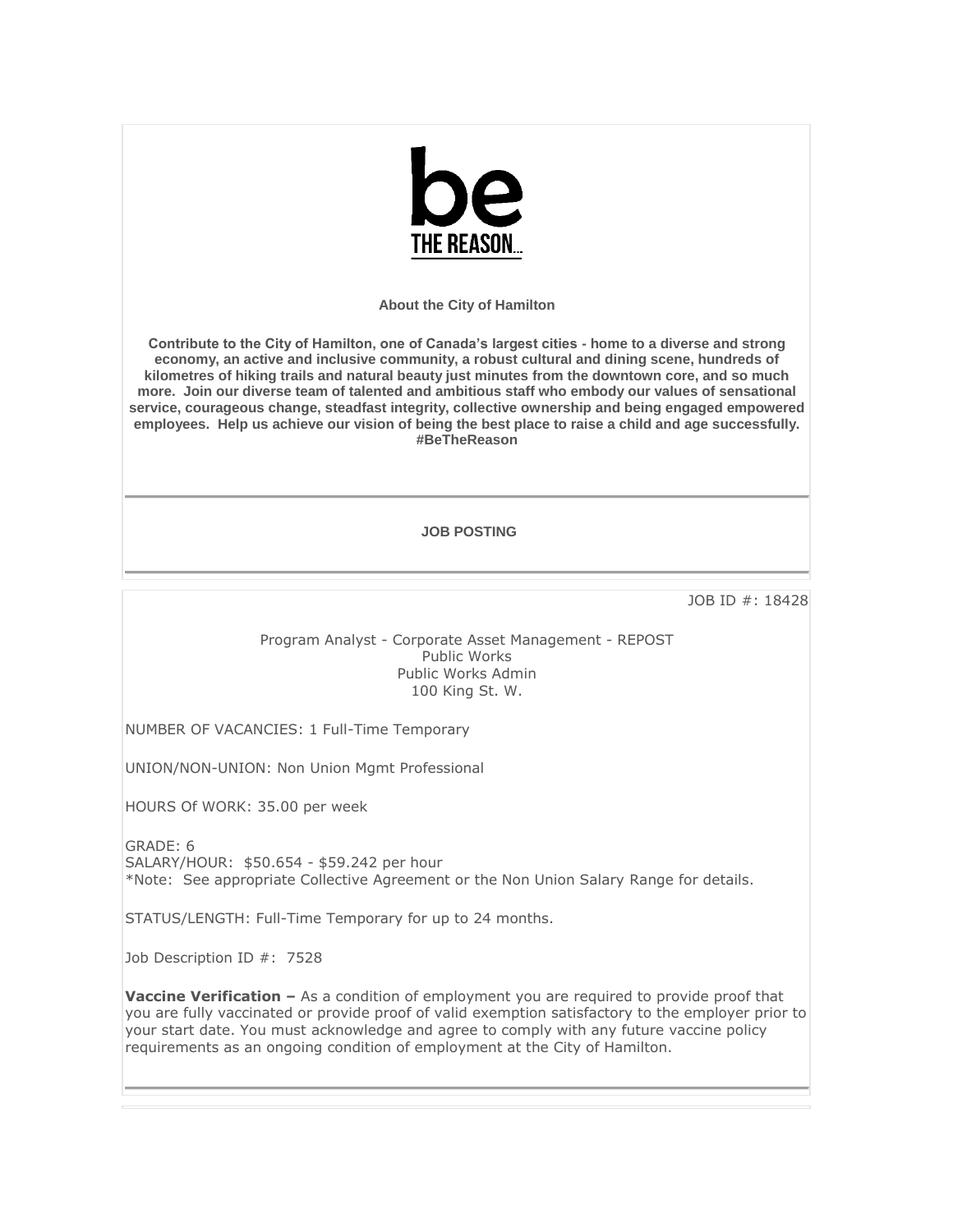## SUMMARY OF DUTIES

Reporting to the Senior Analyst - Asset Management, the Program Analyst – Asset Management is responsible for supporting the engagement of asset owners from across the organization on the evolution of managing all corporate assets cohesively, with the goal of following industry best practice related to asset management. This role supports the planning and performance of operational reviews systems reviews, financial and special reviews specific to asset management. The role will also be responsible for the preparation of detailed analyses related to corporate asset management activities, such as level of service, risk management and lifecycle management.

## GENERAL DUTIES

Under the general direction of the Senior Program Analyst – Asset Management, support operational, systems and special reviews related to corporate asset management that includes the following:

Participate in the development of the Corporate Asset Management Plan and individual plans by asset category.

Complete lifecycle cost analyses, modifying as appropriate for decisions made regarding levels of service and risk.

Complete analyses of asset productivity and performance based upon available funding, risk and need.

Support informed decision making and planning with respect to sustainable levels of service, optimization of corporate assets while minimizing lifecycle costs and risk.

Support building consensus amongst asset owners across the corporation, encouraging collaboration.

Monitor the implementation of process improvements and ensure that implementation issues are identified to leadership. Recommend solutions.

Participate in Corporate Committees as required such as the Asset Owner Team and implementation task teams as part of the asset management development process.

Assist in the delivery of training to staff, as required, in the performance of asset management and other reviews.

Reporting:

Support the provision of updates at regular intervals as required by Ontario asset management regulation O.Reg 588/17, or as requested by Council or senior leadership. Support the preparation of reports detailing the work performed, findings or conclusions and appropriate recommendations.

General Activities:

Monitor asset management and technology research, trends and developments with a focus on making recommendations to improve corporate asset management processes and practices.